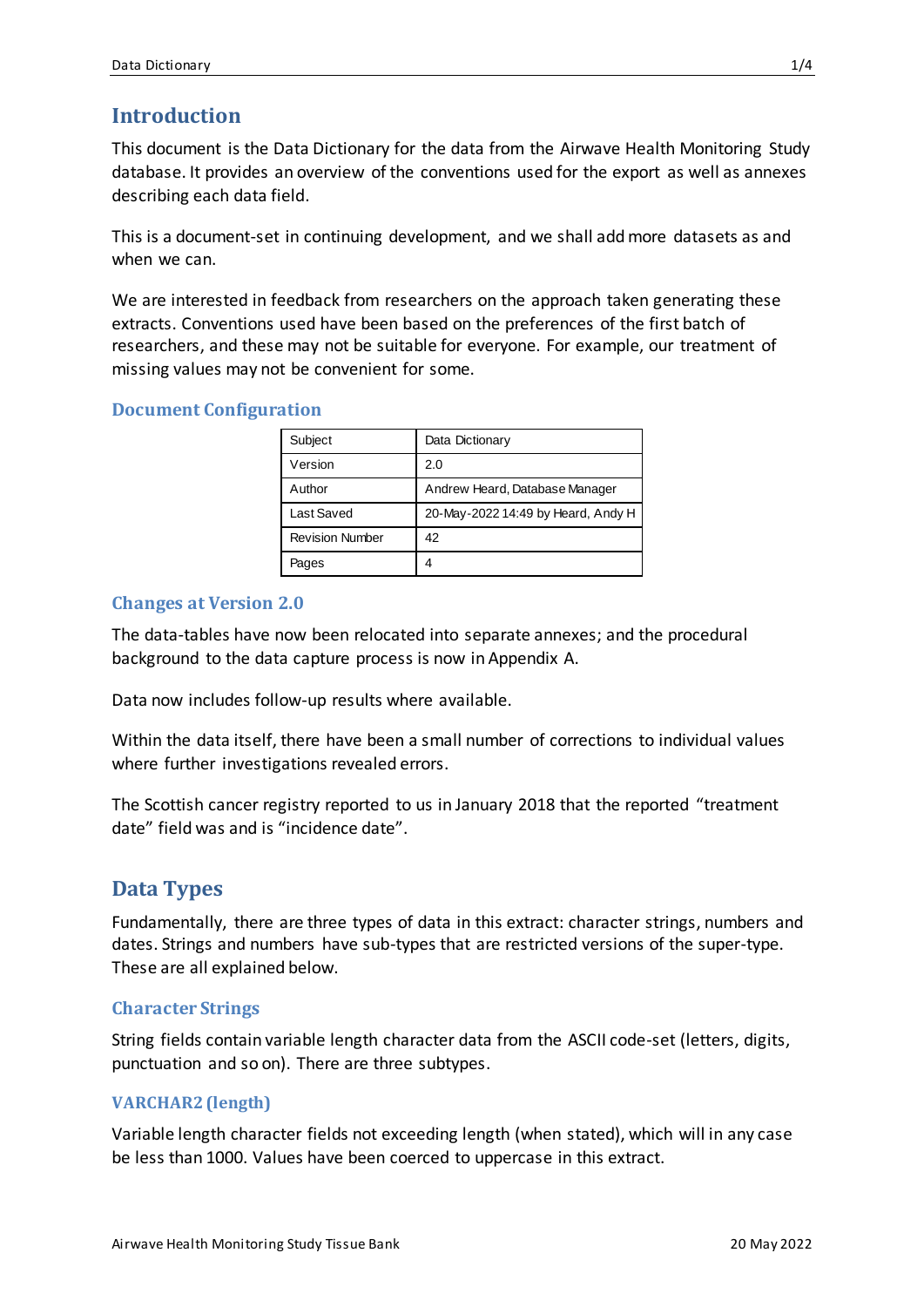#### *YESNO*

Answers to questions that have a yes / no response. Literal values will be either YES or NO.

#### *YESANY*

These 3-character strings report YES if any one of a set of values is YES. This is useful when, for example, a participant has made several clinic visits and provided a urine sample on just one occasion. No other value is allowed.

#### **Numbers**

These are positive or zero floating point values with up to 38 digits of precision. Numbers are represented to the maximum number of places that they are reported to us. Rounding is performed on the derived values (means etc.), the number of decimals being one more than the least number of decimals in the constituent data types. For example, height is reported to one decimal place, and the mean is rounded to two. The subtypes are:

- NUMBER (precision): Integers with up to *precision* digits.
- NUMBER (precision, scale): Floating point numbers with up to *precision* digits and *scale* decimals. For example, the range of NUMBER (5, 3) is  $0 \le$  value  $\le$  99.999;

#### **Dates**

These fields store a date and time with a possible internal resolution of one second. They are represented in the extract in the format DDMONYYYY with an optional time component which is HH:MI:SS (24-hour clock).

The mean of derived values is computed using the unrounded values held internally. The mean is then reported with rounding as above.

# **Representation of Missing Values (Contingency Codes)**

Researchers asked us, wherever possible, to differentiate the reasons why some values are missing. This section explains our solution. First, some definitions:

- A **literal** is any value that is not missing and which can be used for its intended purpose. So, a set of positive values for weight will be literals.
- A **contingency-code** is a placeholder for a value that is missing. Because we wish to maintain the convention that a column defined to be numeric, say, will contain only numeric data, we have defined a set of numeric values to represent the reasons for a value being missing. Users should ensure that they do not, therefore, average all weight values including the contingency codes (which are actually negative numbers).

We would be interested in hearing the opinion of the researcher community as to whether this is a good approach, or whether it makes analysis unnecessarily complex. An alternative, for example, would be to present a shadow file for each extract that contains only the contingency codes. The main extract would then include missing values as nulls.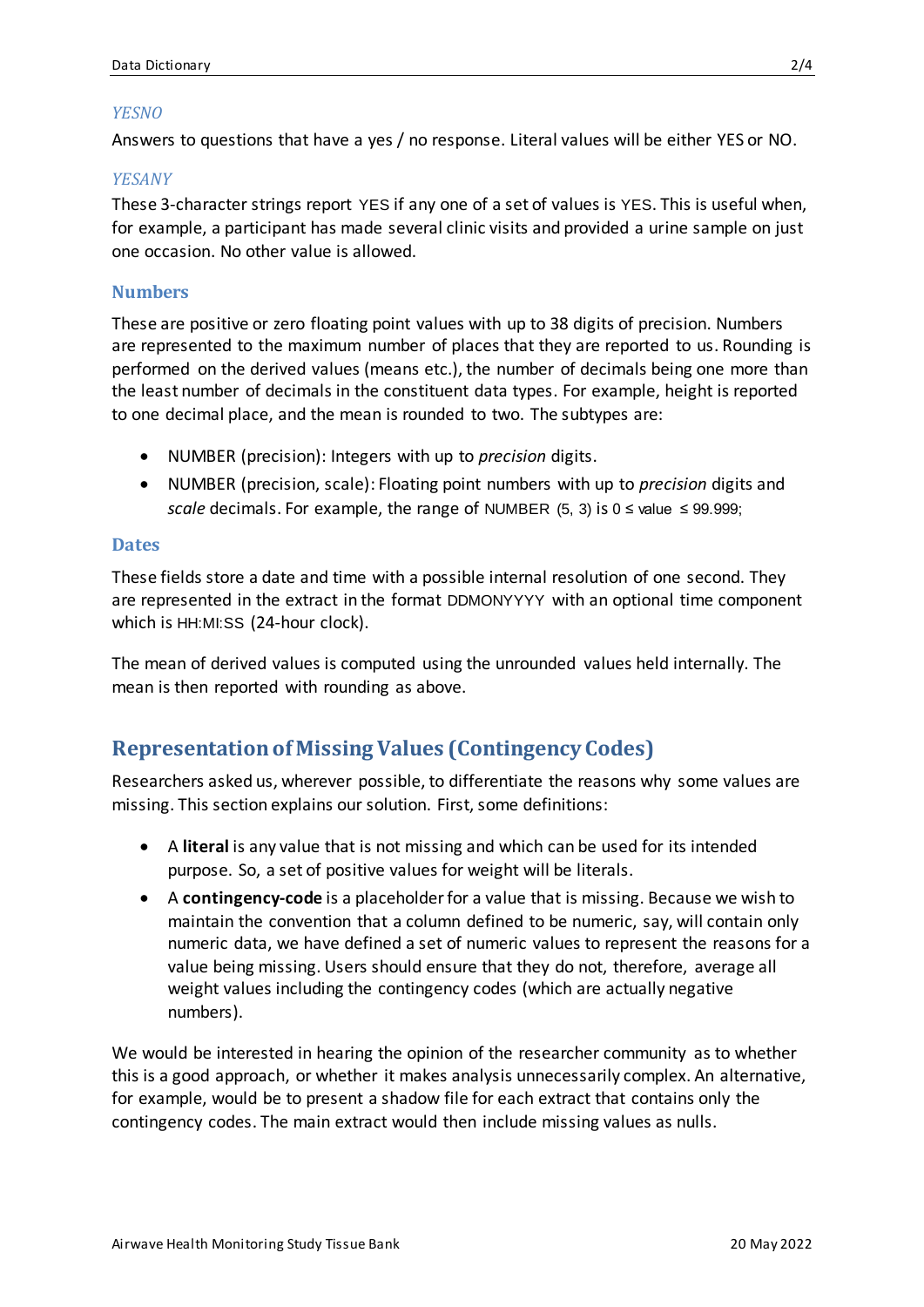## **Types of Contingency Code**

Including the codes used in the surveys and questionnaires extracts<sup>1</sup>, the different types of contingency are below.

#### **Ex Protocol**

A question was not in use in the version of the protocol in force at the time the participant was screened.

#### **Not Applicable**

A question was not asked because it would never be meaningful for the current participant. For example, we would not ask a male participant if they were pregnant, and any response would be discarded.

#### **Not Collected**

Not Collected is reported when a value is missing for reasons that are explained by other data held about the participant. However, unlike Not Applicable, we would have reported those values had they been present. For example, the protocol states that only participants reporting themselves as diabetic should provide a standing blood pressure measurement; but if one had been taken for a non-diabetic, it would be shown.

#### **Not Found**

There is no record of a result having been received and no clear explanation in the dataset to explain why. For example, data may have been lost due to technical or procedural failure.

#### **Unusable**

One or more responses to this question are present but they are all deemed in some way unreliable or otherwise faulty. For example, when a reported value is biologically impossible (see: Allowable Range of Values) without explanation.

#### **Value Conflict**

Two or more plausible but conflicting values were obtained for this question, and the usual rules for choosing between them have failed.

#### **Redacted**

These are fields whose values have been removed from the extract, usually to ensure the anonymity of participants.

#### **Missing Section**

For survey / questionnaire data, this means that the whole section of a survey or questionnaire was missing – probably because of a technical problem.

#### **Optional**

 $\overline{a}$ 

For survey / questionnaire data, this means that the question was stated to be optional and the participant chose not to answer.

 $1$  "Validation Rules & Statuses" – documentation of the Study's surveys and questionnaires.